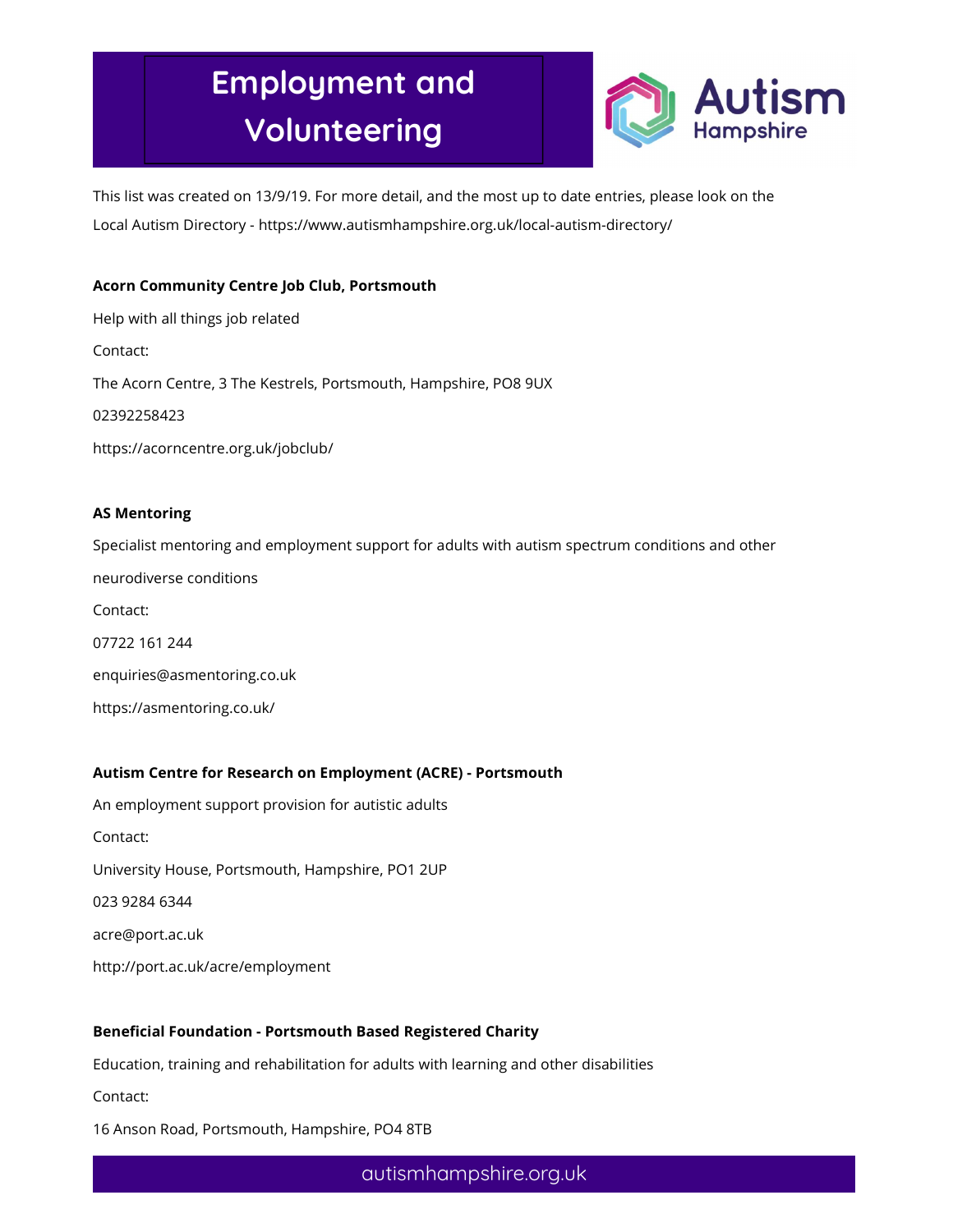

### 02392 733822

hq@beneficial.org.uk

http://www.beneficial.org.uk/

### Community First

Free service - supporting voluntary and community activity across Hampshire

Contact:

163 West Street, Fareham, Hampshire, PO16 0EF

0300 500 8085

admin@cfirst.org.uk

https://www.cfirst.org.uk/about

### Connect to Support Hampshire - Employment Support

Online information and advice guide and directory of services for adults in Hampshire - employment

support search

Contact:

https://www.connecttosupporthampshire.org.uk/directories&Type=Local&Category=5B92282ECD8B-482C-BF7E-A80000E38CEC\_&Page=1

## Disability Rights UK: Into Apprenticeships

A guide for disabled people looking for apprenticeships

Contact:

https://www.disabilityrightsuk.org/shop/apprenticeships

### DWP Autism and Neurodiversity Toolkit

Online Employment Toolkit, developed by Autism Alliance for the Department for Work and

Pensions

Contact:

https://www.autismandneurodiversitytoolkit.org/

autismhampshire.org.uk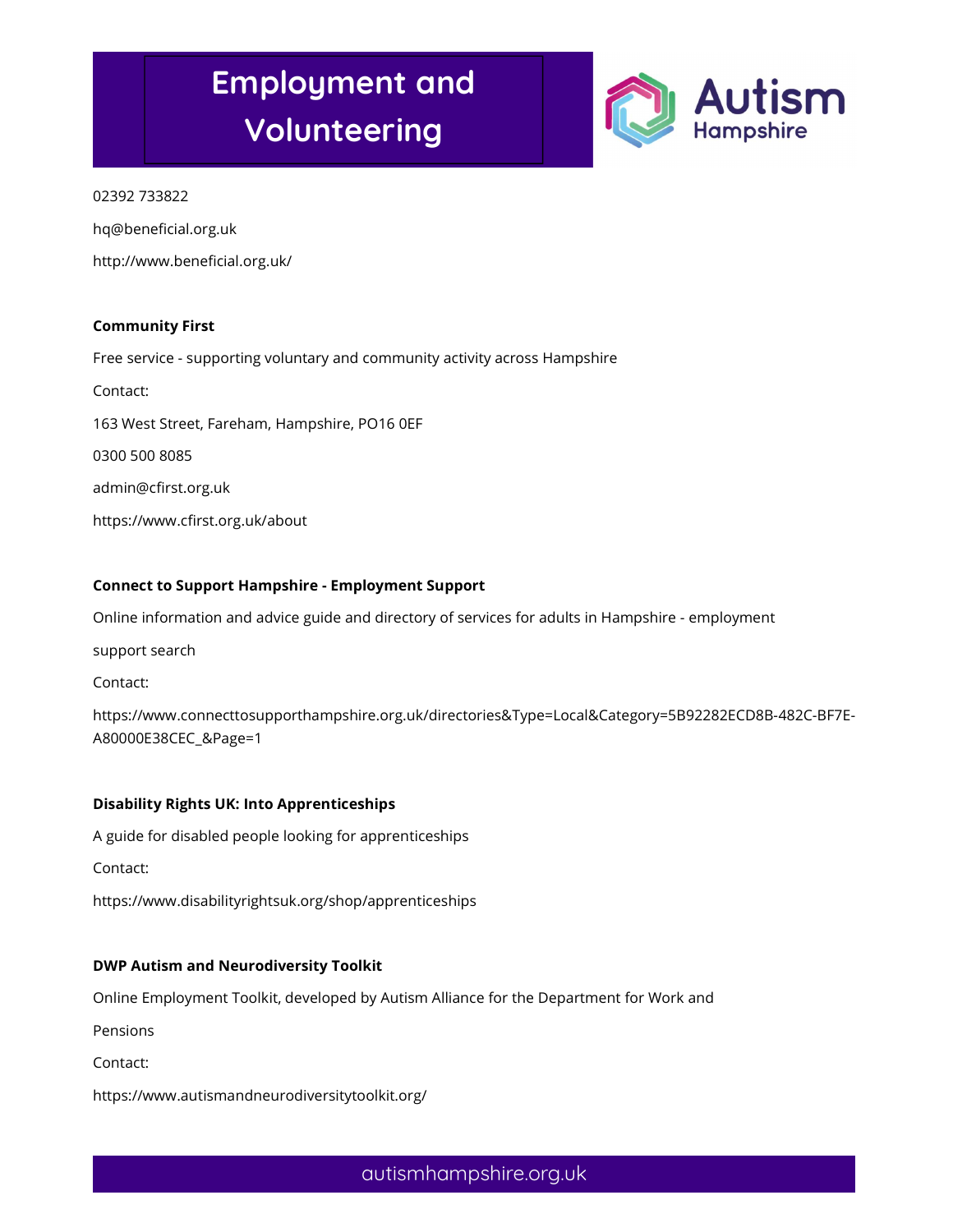

#### Employment Support Team - Southampton

A free service to help people find paid & voluntary work, work related training, work experience,

college or educational courses, apprenticeship schemes.

Contact:

023 8091 7868

employment.support.team@southampton.gov.uk

http://www.southampton.gov.uk/schools-learning/further-learning/employment-support-team/

#### Farm Buddies – East Hampshire

Helping individuals and small groups find an appropriate farm for weekly visits to do meaningful work Contact:

Treetops, Greatham, Hampshire, GU33 6AW

01420 538793 or 07596 077261

Stephen@farmbuddies.org.uk

http://www.farmbuddies.org.uk/

### Getting a Job (UK)

A guide for families to help adults with learning disabilities into employment

Contact:

http://www.learningdisabilities.org.uk/content/assets/pdf/publications/getting-ajob.pdf?view=Standard

### Government Information Page - Job Seeking Advice and How to Find your Local Job Centre

Looking for work if you're disabled Contact: 08456 043719 https://www.gov.uk/looking-for-work-if-disabled

### Hampshire Futures - Hampshire County Council

A service to help young people and adults to successfully participate in education, training and

employment

autismhampshire.org.uk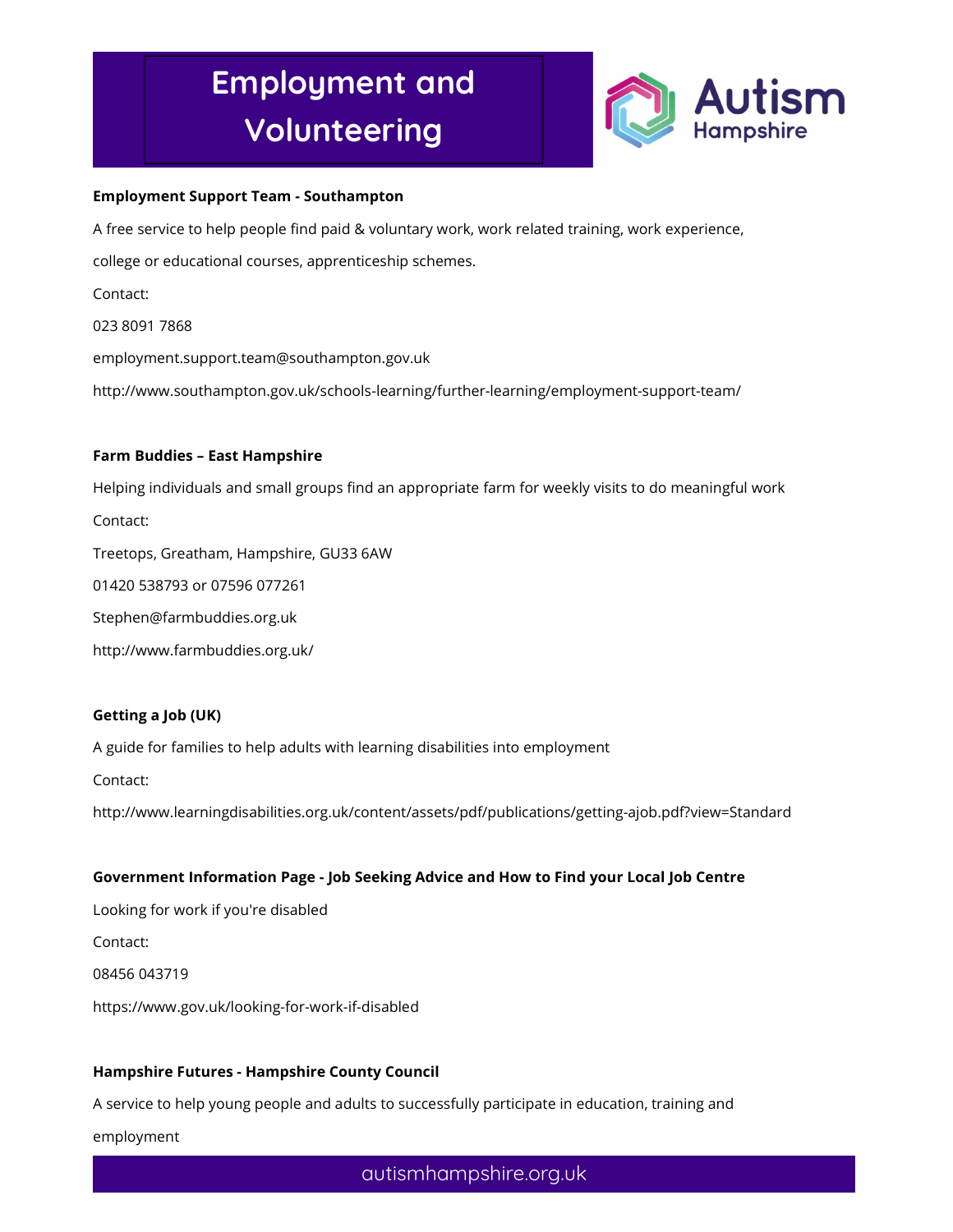

Contact:

01962 846193.

https://www.hants.gov.uk/educationandlearning/hampshirefutures

### Haylands Farm – Isle of Wight

Training, education development work for people with learning disabilities Contact: Haylands Farm, Ryde , Isle of Wight , PO33 3HU 01983566038 info@haylandsfarm.co.uk http://www.haylandsfarm.co.uk/

#### Inter Activ

Personal employability programme & into-work support Contact: Landport Community Centre, Charles Street, Portsmouth, Hampshire, PO1 1JD 023 9267 1846 interactiv@enableability.org.uk http://www.enableability.org.uk/inter-activ

### Isle of Wight College, Newport

16+ college with additional support for learners with Asperger syndrome/autistic spectrum condition (ASC) Contact: Medina Way, Newport, Isle of Wight, , PO30 5TA 01983 526631 info@iwcollege.ac.uk https://www.iwcollege.ac.uk/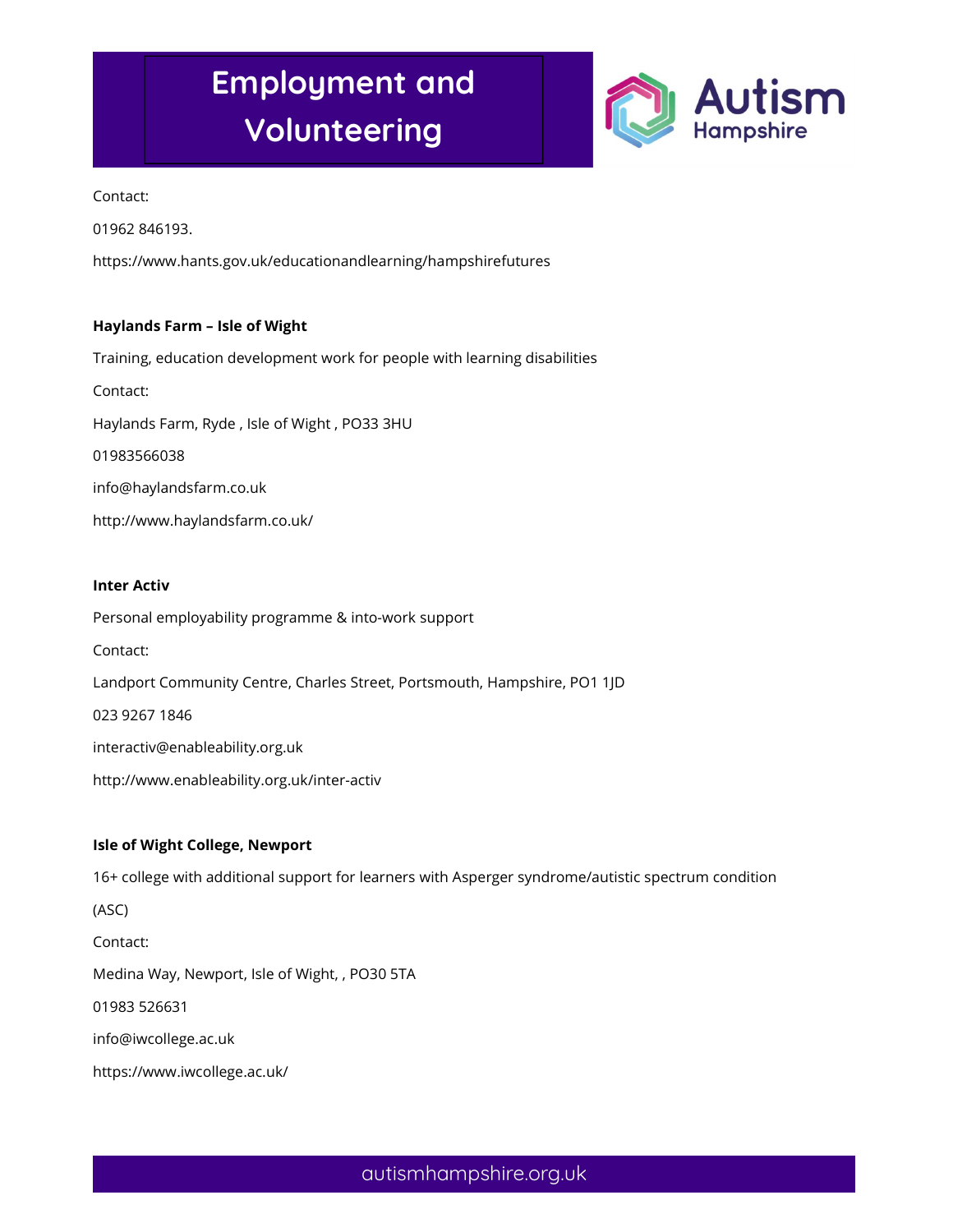

#### Kingsley Organisation – East Hampshire

Personal development for disabled adults Contact: Kingsley Organisation, Kingsley, , GU35 9ND 01420 479000 jo@kingsleyorganisation.org.uk http://www.kingsleyorganisation.org.uk National Careers Service

Information, advice and guidance on learning, training and work for over 13s Contact: 0800 100 900 https://nationalcareersservice.direct.gov.uk

## No Barriers - Isle of Wight Council

Supporting people with learning disabilities to find and sustain a job Contact: The Flat, Adelaide Resource Centre , Ryde, Isle of Wight, , PO33 3DQ 01983 810923 adultnobarriers@iow.gov.uk https://www.iow.gov.uk/council/OtherServices/No-Barriers/Overview1

#### PALS Society - Fareham

Helping young people with autism get employment in the IT sector Contact: PALS Society, Stubbington, Fareham, Hampshire, PO14 2AN 07549535159 steve@pals-society.com https://www.pals-society.com/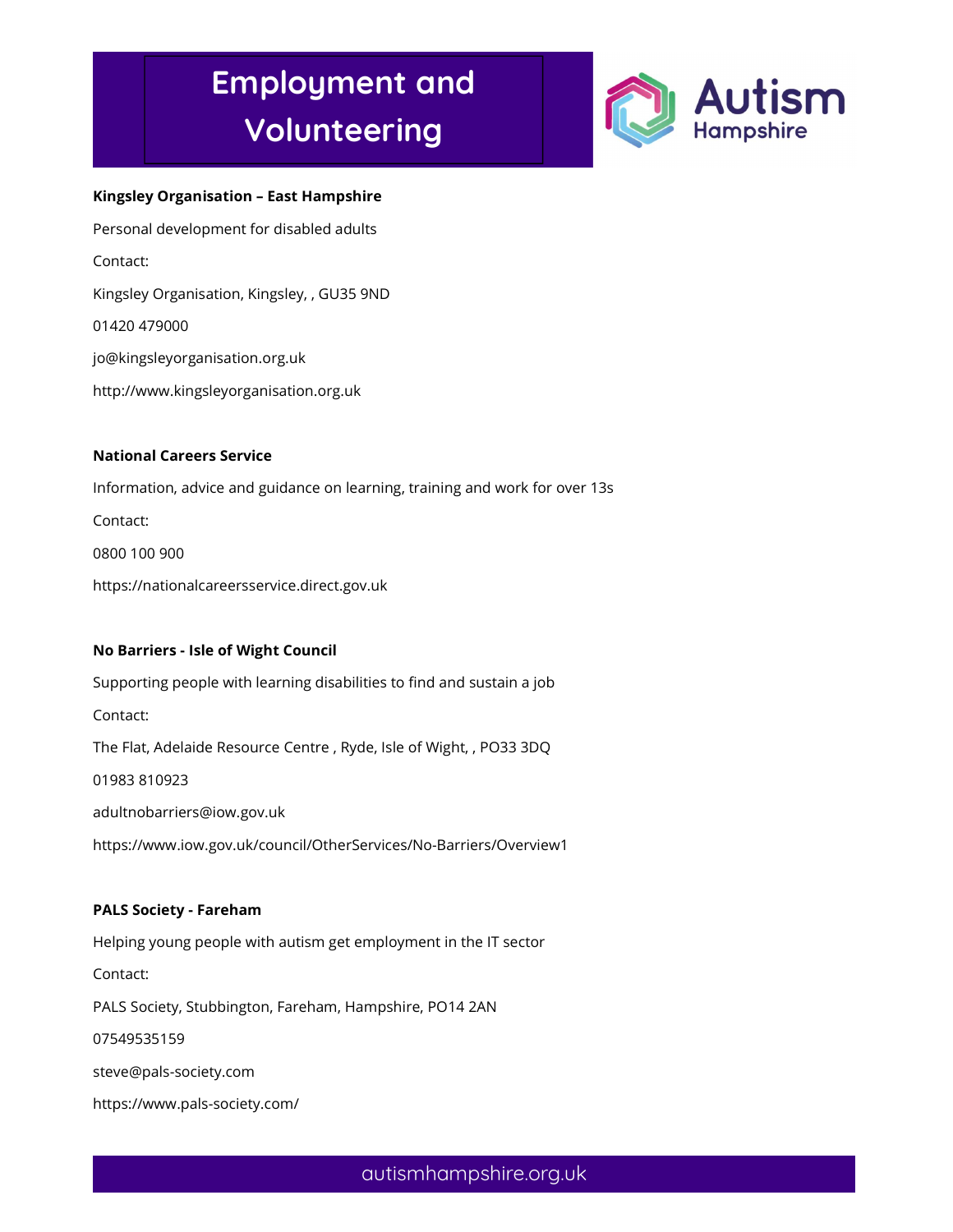

### Prince's Trust - Job Support for Young People

Free employment and training support and opportunities for young people aged 16-30

years

Contact:

02380 626706/ 0800 842842

https://www.princes-trust.org.uk/help-for-young-people/get-job

https://www.princes-trust.org.uk/

### Recharge, Solent Youth Action

Supported volunteer scheme for young people, aged 13-25 Contact: 02380 650 514 donna@solentyouthaction.org.uk

http://www.SolentYouthAction.org.uk

### Safer Jobs

Useful information for keeping safe while applying for jobs

Contact:

http://www.safer-jobs.com

### Shaw Trust

Ability at work, employment support for people with disabilities Contact: Shaw Trust Enquiries, Shaw House , Trowbridge, Wiltshire, BA14 0XJ 01225 716300 https://www.shaw-trust.org.uk/en-GB/Services-(2)/Employability

### Solent Youth Action (SYA) Eastleigh, Southampton and Havant

Empowering young people to develop as individuals in Hampshire

Contact: